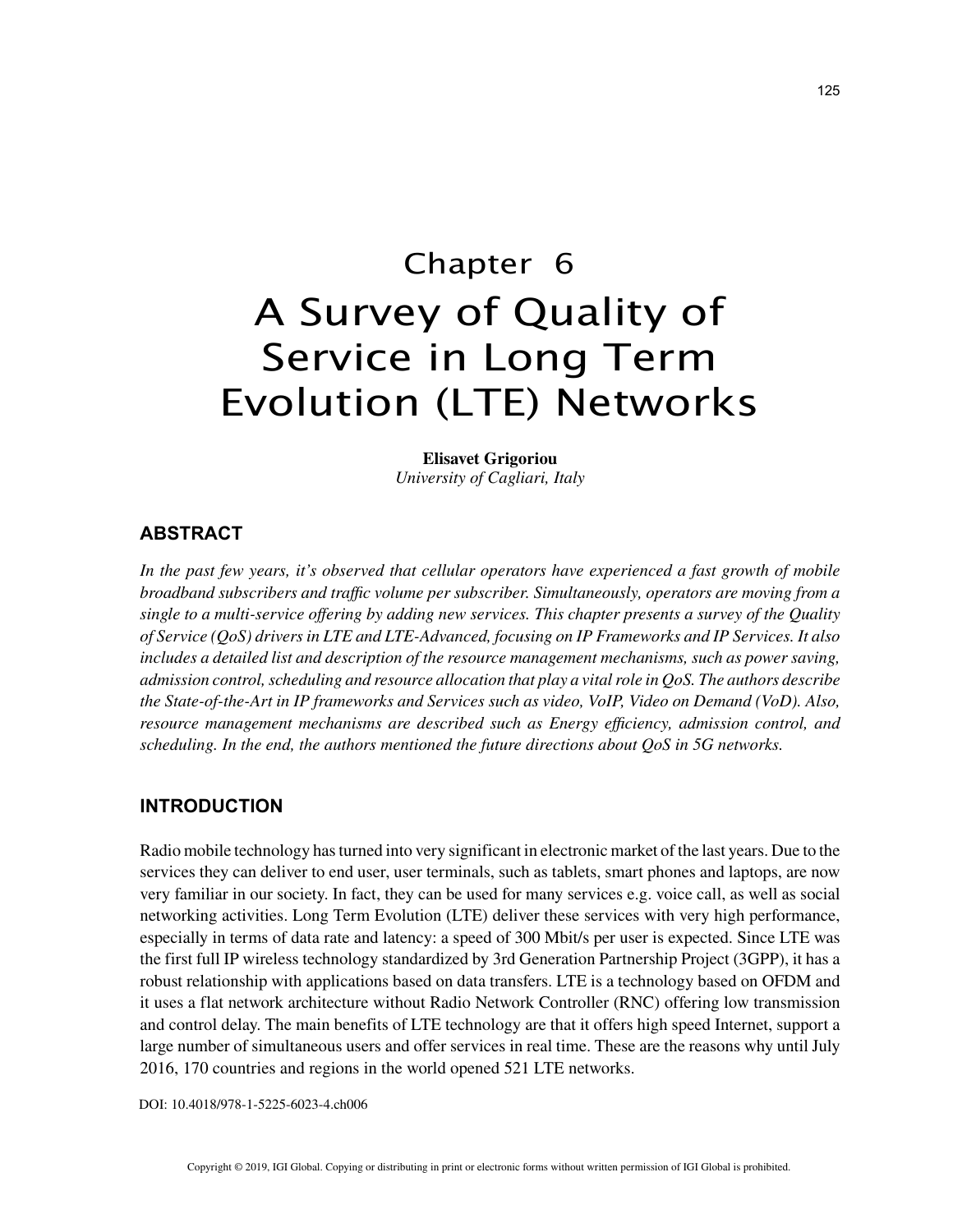LTE-Advanced was introduced in 3GPP Release 10. Beginning the Evolution of LTE, LTE-Advanced includes all the features of Release 8 and 9 and new features for enhanced performance. The most significant features are Carrier Aggregation (CA), improved support for heterogeneous deployments, enhanced multi-antenna support and relaying. It should be noted that, most of the LTE-Advanced features can be introduced into the network as simple software upgrades. CA was proposed by 3GPP in order to satisfy the design of LTE-Advanced system with the maximum bandwidth and to maintain the backward compatibility. Coordinated Multi-Point (CoMP) is a distributed antenna technology which can improve system capacity and coverage through the coordination of neighbouring Base Stations (BSs). Moreover, enhanced Inter-Cell Interference Coordination (eICIC) technology is used which is the vertical interference suppression of heterogeneous networks between different layers. In order to reduce network cost, support flexible deployment, improve the network capacity and expand the coverage, in LTE-Advanced included a Relay technique. In October 2009, the 3GPP Partners formally submitted LTE-Advanced to the ITU Radio communication sector (ITU-R) as a candidate for 4G IMT-Advanced. Publication by the ITU of the specification for IMT-Advanced was finalized on March 2011.

In Release-12 the first mission critical service defined ("Push to talk") and isolated E-UTRAN operation for Public Safety. Enhancements to proximity-based services such as User Equipment to Network Relay added and proposed enhancements to discover and direct communication. Furthermore, this Release supports efficient, dynamically geographically distributed transmission in LTE through single-cell point-to-multipoint transmission.

The structure of the following chapter described in Figure 1:

# **BACKGROUND**

The recent increase of mobile data usage and emergence of new applications as MMOG (Multimedia Online Gaming), mobile TV, Web 2.0, streaming contents have forced the 3rd Generation Partnership Project (3GPP) to work towards the LTE. The project began in November 2004 and determines the longterm evolution of Universal Mobile Telecommunications System *(*UMTS*)* of 3GPP.



*Figure 1. Chapter structure*